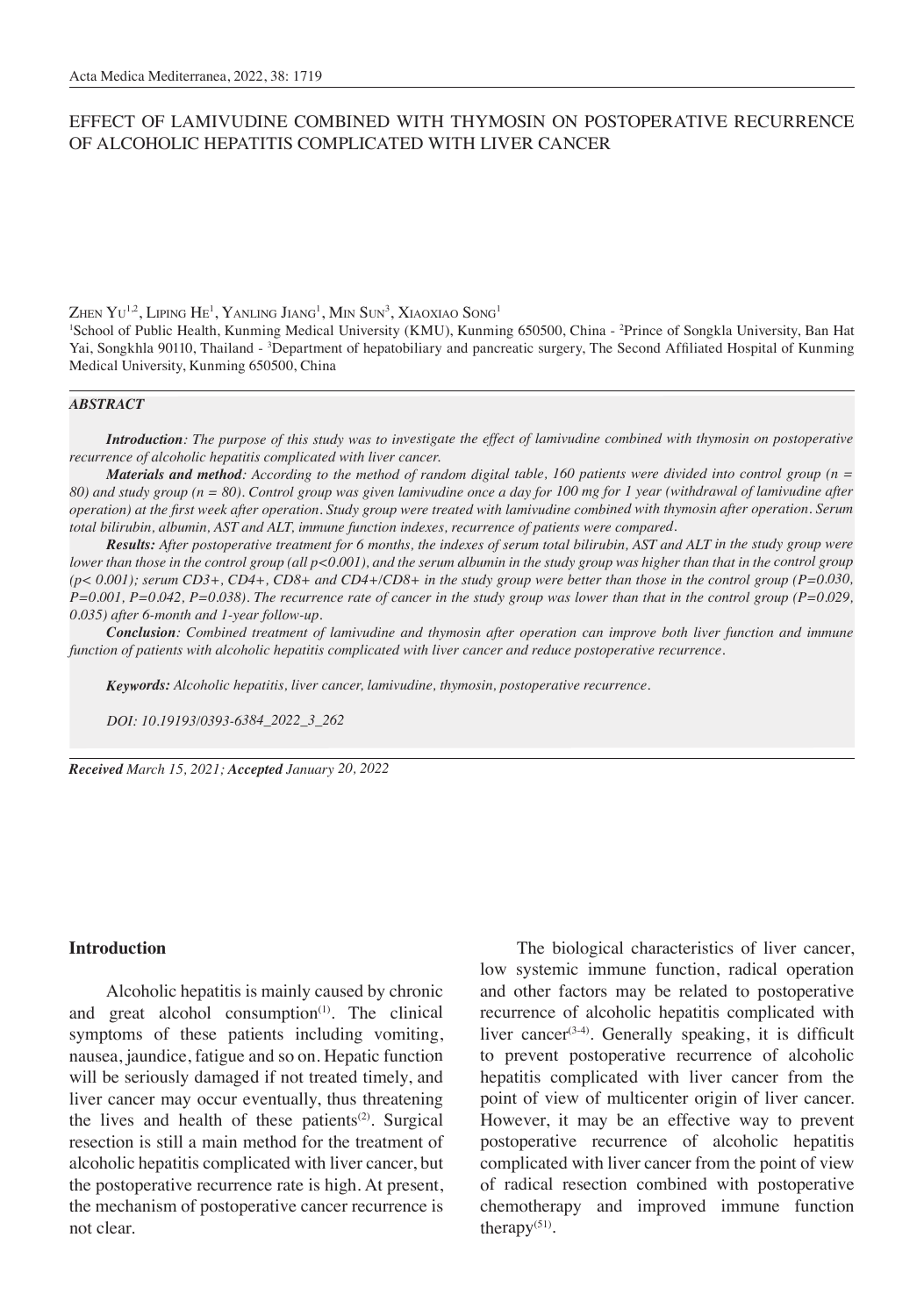Lamivudine is an antiviral drug of nucleosides, which can effectively inhibit the replication of chronic hepatitis B virus (HBV), help patients alleviate liver necrosis and improve the liver function of patients(6-7). Thymosin is a polypeptide composed of 28 amino-terminal acetylated amino acids and belongs to an immunomodulator, which can induce the immune effect in cells, improve the function of T cells, induce the hepatocytes infected by virus to produce endogenous interferon, and effectively eliminate the infected hepatocytes $(8-9)$ . Most of the patients with alcoholic hepatitis complicated with liver cancer were treated with lamivudine. Although lamivudine can effectively inhibit the condition of patients, it cannot effectively eliminate the virus in hepatocytes and the patients may recur after drug withdrawal<sup>(10)</sup>. Thymosin is an immunomodulator that can inhibit the virus and promote the immune function of immune and specific cells<sup>(11)</sup>. Some studies suggest that lamivudine combined with thymic therapy can reduce the recurrence rate of patients with liver cancer after operation<sup>(12)</sup>. However, there are few reports on the postoperative recurrence of patients with alcoholic hepatitis complicated with liver cancer treated with lamivudine and thymosin.

The purpose of this study was to investigate the effect of lamivudine combined with thymosin on postoperative recurrence of alcoholic hepatitis complicated with liver cancer.

## **Materials and methods**

### *Clinical materials*

With the approval of the Research Ethical Committee of the Second Affiliated Hospital of Kunming Medical University, China. The 160 cases of alcoholic hepatitis complicated with liver cancer diagnosed and treated in our hospital from February 2017 to March 2020 were selected as the subjects of this study. Inclusion criteria: patients diagnosed as alcoholic hepatitis complicated with liver cancer; treated with radical resection of liver cancer, surgical margin  $\geq 1.0$  cm and with negative margin; and signed informed consent.

## *Exclusion criteria*:

patients confirmed with distant metastasis before operation; patients with other liver diseases such as autoimmune liver disease and hepatolenticular degeneration; patients infected with human immunodeficiency virus, type A, C, and other hepatitis viruses; and unable to be followed after operation.

### *Methods*

According to the method of random digital table, 160 patients were divided into control group  $(n = 80)$  and study group  $(n = 80)$ . All patients were treated with routine clinical examination, symptomatic treatment and radical resection of liver cancer. Among them, the control group was given lamivudine once a day for 100 mg for 1 year (withdrawal of lamivudine after operation) at the first week after operation. The patients in the study group were treated with lamivudine combined with thymosin, that is, the usage and dosage of lamivudine were consistent with those in the control group. The patients in the study group were given subcutaneous injection of thymosin twice a week for 6 months (withdrawal of lamivudine for 6 months).

## *Observation indexes*

Before and 6 months after operation, serum total bilirubin, albumin, AST and ALT were measured and compared by automatic biochemical analyzer, and immune function indexes such as serum CD3+, CD4+, CD8+ and CD4+/CD8+ were measured and compared by flow cytometry.

The recurrence of patients in the two groups was compared between the two groups after 6 months and 1 year (the deadline for follow-up was March 2021). The diagnostic criteria for recurrence of liver cancer after operation were diagnosed by imaging evidence (B-ultrasound or CT of liver) after follow-up.

#### *Statistic analysis*

SPSS 25 software was used to analyze data. Measurement data were expressed by mean±standard deviation, and tested by independent sample t-test. Counting data were expressed by  $n$  (%), and tested by Chi-square test. P<0.05 indicates that difference is significant.

#### **Results**

#### *Demographic data*

In the control group (80 cases), there were 45 males (56.25%) and 35 females (43.75%). The age was 40-71 years old, with an average age of  $(56.40 \pm 8.32)$  years old. In the study group, there were 80 patients, 46 males (57.50%) and 34 females (42.50%). The age was 41-72 years old, with an average age of  $(51.75 \pm 13.10)$  years old. There was no significant difference in sex and age between the two groups (X<sup>2</sup> =0.025, P=0.873; t=1.896, p=0.062).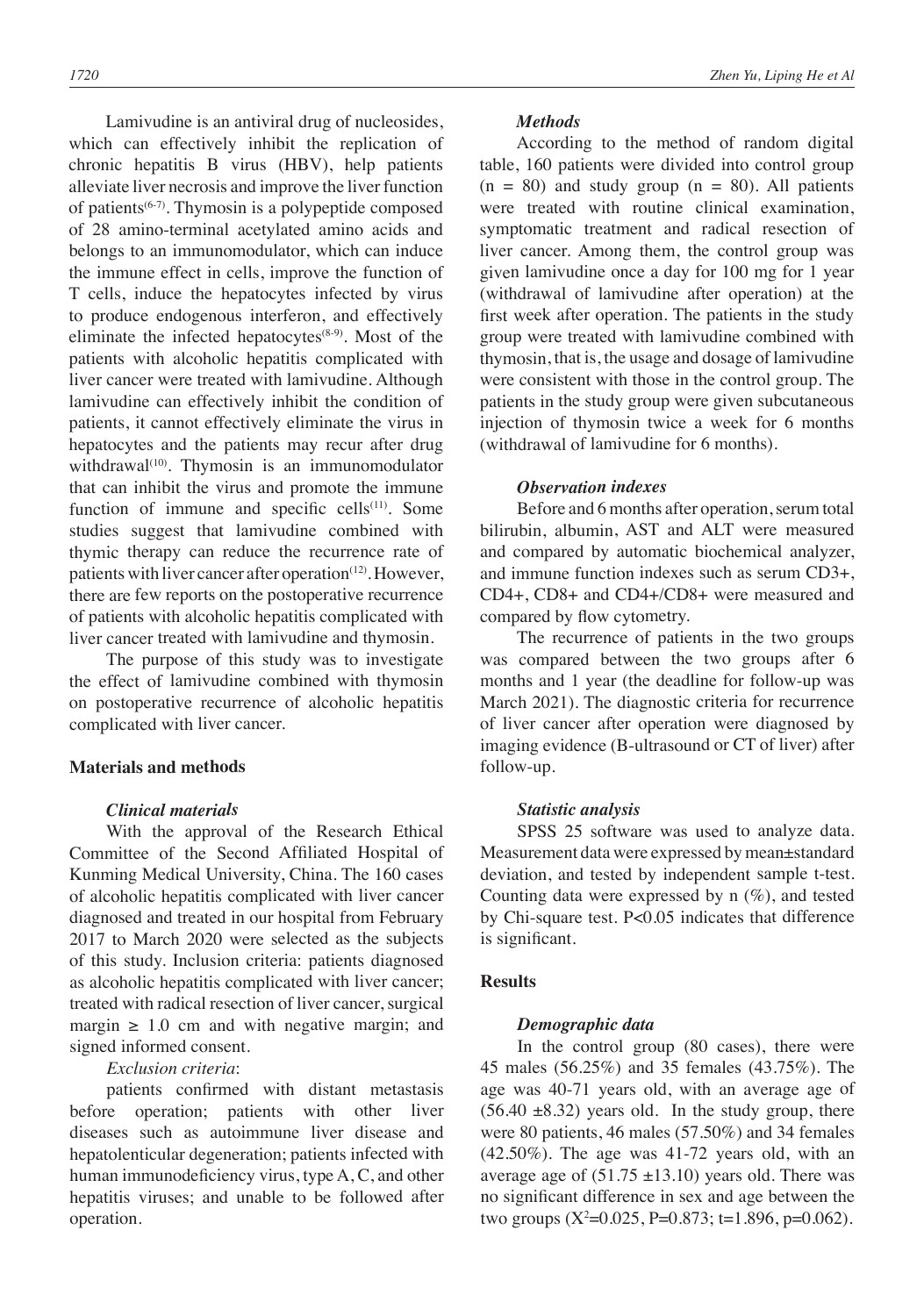## *Comparison of liver function indexes between the two groups*

Before operation, there was no significant difference in serum total bilirubin, albumin, AST and ALT between the two groups (P=0.882, 0.128, 0.853, 0.674). After postoperative treatment for 6 months, the indexes of serum total bilirubin, AST and ALT in the study group were lower than those in the control group (all p<0.001), and the serum albumin in the study group was higher than that in the control group  $(p< 0.001)$ , as shown in Table 1.

| Parameter                                  | Time                                                  | Study<br>$group(n=80)$ | Control<br>$group(n=80)$ | $\dot{t}$ | $P-value$ |
|--------------------------------------------|-------------------------------------------------------|------------------------|--------------------------|-----------|-----------|
| Serum<br>total biliru-<br>$bin(\mu mol/L)$ | Before oper-<br>ation                                 | $43.23 + 5.97$         | $43.01 + 7.10$           | 0.149     | 0.882     |
|                                            | After post-<br>operative<br>treatment for 6<br>months | $22.74 + 3.38$         | $27.17 + 5.34$           | $-4436$   | &0.001    |
| Serum albu-<br>min(U/L)                    | Before oper-<br>ation                                 | $21.76 + 1.55$         | $22.39 + 2.04$           | $-1.538$  | 0.128     |
|                                            | After post-<br>operative<br>treatment for 6<br>months | $35.64 + 3.58$         | $30.90 + 2.97$           | 6.450     | &0.001    |
| Serum<br>AST(U/L)                          | Before oper-<br>ation                                 | $135.05 + 13.73$       | $134.50 + 12.51$         | 0.186     | 0.853     |
|                                            | After post-<br>operative<br>treatment for 6<br>months | $81.52 + 7.61$         | $106.98 + 10.03$         | $-12.790$ | &0.001    |
| Serum AL $<$<br>T(U/L)                     | Before oper-<br>ation                                 | 85.66+8.95             | $84.78 + 9.62$           | 0.422     | 0.674     |
|                                            | After post-<br>operative<br>treatment for 6<br>months | $30.71 + 3.63$         | $41.25 + 4.99$           | $-10.793$ | < 0.001   |

**Table 1:** Comparison of liver function indexes between the two groups.

| Parameter                          | Time                                                  | Study group<br>$(n=80)$ | Control group<br>$(n=80)$ | $\dot{t}$ | $P$ -value |
|------------------------------------|-------------------------------------------------------|-------------------------|---------------------------|-----------|------------|
| Serum<br>$CD_{3}^{+}(\%)$          | Before oper-<br>ation                                 | $52.98 + 3.45$          | $53.49 + 3.89$            | $-0.619$  | 0.537      |
|                                    | After post-<br>operative<br>treatment for<br>6 months | 57.86+3.51              | $55.30 + 6.44$            | 2.211     | 0.030      |
| Serum<br>$CD_{4}^{+}$ (%)          | Before oper-<br>ation                                 | $30.93 + 1.56$          | $31.17 + 2.01$            | $-0.602$  | 0.549      |
|                                    | After post-<br>operative<br>treatment for<br>6 months | $35.81 + 3.47$          | $33.30 + 3.31$            | 3.310     | 0.001      |
| Serum<br>$CD_{\circ}^{+}(\%)$      | Before oper-<br>ation                                 | $29.03 + 2.49$          | $29.17 + 1.57$            | $-0.323$  | 0.748      |
|                                    | After post-<br>operative<br>treatment for<br>6 months | $2824 + 222$            | $29.56 + 3.35$            | $-2.065$  | 0.042      |
| Serum<br>$CD, ^{\ast}/CD, ^{\ast}$ | Before oper-<br>ation                                 | $1.08 + 0.29$           | $1.09 + 0.24$             | $-0.101$  | 0.920      |
|                                    | After post-<br>operative<br>treatment for<br>6 months | $1.32 + 0.47$           | $1.11 + 0.59$             | 2.114     | 0.038      |

**Table 2:** Comparison of immune function indexes between the two groups.

## *Comparison of immune function indexes between the two groups*

Before operation, there was no significant difference in serum CD3+, CD4+, CD8+ and CD4+/ CD8+ between the two groups  $(P = 0.537, 0.549,$ 0.748, 0.920). After postoperative treatment for 6 months, the indexes of serum CD3+, CD4+, CD8+ and CD4+/CD8+ in the study group were better than those in the control group  $(P=0.030, P=0.001,$ P=0.042, P=0.038), as shown in Table 2.

# *Comparison of recurrence between the two groups*

The recurrence rate of cancer in the study group was lower than that in the control group  $(P = 0.029)$ , 0.035) after 6-month and 1-year follow-up, as shown in Table 3.

| Group                  | After 6-month follow-up | After 1-year follow-up |  |
|------------------------|-------------------------|------------------------|--|
| Study group $(n=80)$   | 2(2.50)                 | 4(5.00)                |  |
| Control group $(n=80)$ | 9(11.25)                | 12(15.00)              |  |
| $X^2$                  | 4.783                   | 4.444                  |  |
| $P$ value              | 0.029                   | 0.035                  |  |

**Table 3:** Recurrence of patients in the two groups during the postoperative follow-up.

### **Discussion**

Liver is the most important metabolic organ for human body to synthesize a variety of egg quality and enzymes. Total bilirubin, albumin, AST and ALT are commonly used serological indexes to reflect hepatocyte injury $(13)$ . The activity of serum total bilirubin, albumin, AST and glutamic pyruvic transaminase can reflect the damage of hepatocytes and the degree of injury $(14-15)$ .

The results showed that the indexes of serum total bilirubin, albumin, AST and glutamic pyruvic transaminase in the study group were better than those in the control group after postoperative treatment for 6 months. The results showed that lamivudine combined with thymosin was effective in the treatment of liver cancer complicated with alcoholic hepatitis and could effectively improve the liver function indexes of patients. The reason may be that lamivudine combined with thymosin can play a more effective role in anti-HBV replication, effectively eliminate the virus, and help patients to restore liver function $(16)$ .

Tumor metastasis and tumor recurrence are closely related to immune dysfunction or decline<sup>(17)</sup>. CD3+ and CD4+ play an important role in cellular immunity and auxiliary humoral immunity, and have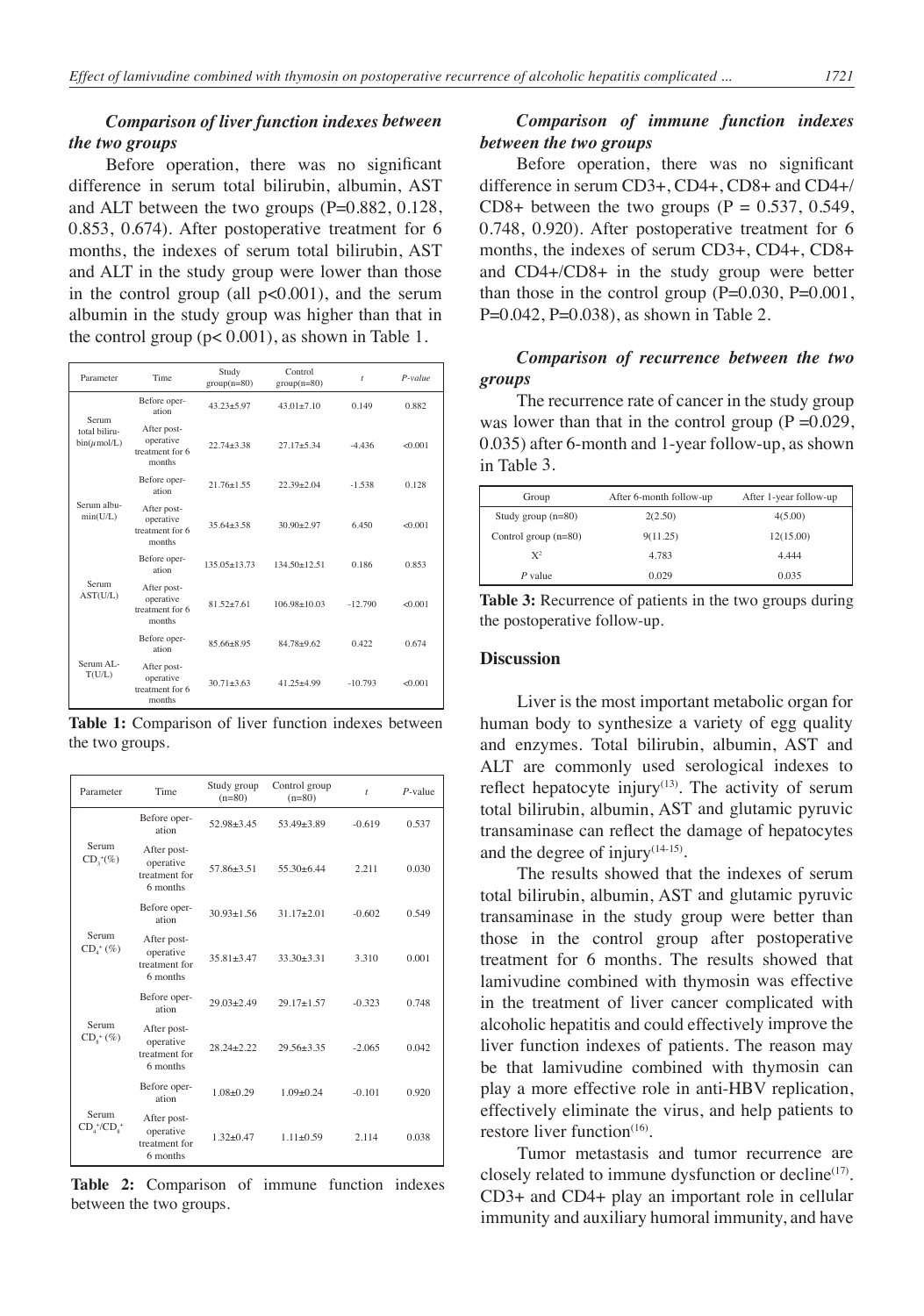an auxiliary killing effect on tumor cells $(18)$ . In order to maintain the immune function of the body, CD4+ and CD8+ were in relative balance in T lymphocyte subpopulation under the normal condition of the human body. For patients with liver cancer, due to the disorder of immune function, it is difficult to clear tumor cells in the immune system, and the levels of CD4+ and CD8+ in the body will be out of balance $(19)$ . The results of this study showed that the indexes of serum CD3+, CD4+, CD8+ and CD4+/ CD8+ in the study group were better than those in the control group after postoperative treatment for 6 months. Thus it can be seen that lamivudine combined with thymosin can improve the immune function of patients compared with lamivudine alone.

Postoperative recurrence of liver cancer is an important factor affecting the curative effect of liver cancer<sup>(20)</sup>. This study found that the recurrence rate of cancer in the study group was lower than that in the control group after 6-month and 1-year follow-up, suggesting that lamivudine combined with thymosin can reduce the recurrence and metastasis rate after operation, and it is speculated that the reason may be related to the improvement of liver function and immune status of the patients. The limitation of this study was that the sample size was small and the follow-up time was short. In the future, a prospective study of multicenter cooperation and larger sample size can be carried out to further explore the effect of lamivudine combined with thymosin therapy on postoperative recurrence of alcoholic hepatitis complicated with liver cancer.

## **Conclusion**

The combined treatment of lamivudine and thymosin after operation can improve both liver function and immune function of patients with alcoholic hepatitis complicated with liver cancer and reduce postoperative recurrence.

#### **References**

1) Sehrawat TS, Arab J P, Liu M, Amrollahi P, Wan M, Fan J, et al. Circulating Extracellular Vesicles Carrying Sphingolipid Cargo for the Diagnosis and Dynamic Risk Profiling of Alcoholic Hepatitis.Hepatology, 2021, 73(2), 571-585. doi:10.1002/hep.31256

- 2) Lin S, Agarwal B, Kumar R, Jalan R, Mehta G.Defining the Prognosis of Critically Ill Patients with Alcohol-Related Liver Disease.Journal of Hepatology,2 021: 1-4. doi:10.1016/j.jhep.2021.04.054
- 3) Choi J, Jo C, Lim YS.Tenofovir versus entecavir on recurrence of hepatitis B virus-related hepatocellular carcinoma after surgical resection. Hepatology, 2021, 73(2): 661-673. doi:10.1002/hep.31289
- 4) Yuan G, Yao J, Yu J, Xie X,nHe S. Letter to the Editor: Tenofovir vs. Entecavir on Recurrence of Hepatitis B Virus-Related Hepatocellular Carcinoma After Surgical Resection. Hepatology, 2021; 73(3): 1240. doi:10.1002/ hep.31590
- 5) Zhang G L, Zhao W. Recent progress in understanding the effect of interventional therapy for hepatic carcinoma on immune function. World Chinese Journal of Digestology, 2012, 20(33): 3225-3230.
- 6) Yasutake Y, Hattori Si, Tamura N, Matsuda K, Kohno S, Maeda K, et al. Structural features in common of HBV and HIV-1 resistance against chirally-distinct nucleoside analogues entecavir and lamivudine. Sci Rep, 2020, 10:3021-3034.doi.:10.1038/s41598-020-59775-w
- 7) Lukhwareni A, Gededzha MP, Amponsah-Dacosta E, Blackard J T Burnett RJ, Selabe SG, et al. Impact of Lamivudine-Based Antiretroviral Treatment on Hepatitis B Viremia in HIV-Coinfected South Africans. 2020; 12: 634-647; doi:10.3390/v12060634
- 8) Zhang XW, Shi W, Yin XF, Chen LM,Yuan DR. Effect of Thymosin Injection combined with entecavir therapy on the viral load, liver fibrosis and immune response of patients with compensated liver cirrhosis. Journal of Hainan Medical University 2017; 23(20): 39-42.
- 9) Costantini C, Bellet MM, Pariano M, Renga G, Stincardini C, Goldstein AL et al. A reappraisal of thymosin alpha1 in cancer therapy. Front Oncol, 2019, 9: 873-884. doi:10.3389/fonc.2019.00873
- 10) Zhang J,Yu H,Sun FY, Li J,Li DM,Sun CH.Effects of lamivudine on cell proliferation of liver cancer and expressions of HBsAg, HBeAg,and MMP-9 in patients. European Review for Medical and Pharmacological Sciences,2019; 23: 9093-9098.
- 11) King R, Tuthill C. Immune modulation with thymosin alpha 1 treatment.Vitamins and hormones, 2016, 102: 151-179.
- 12) Lu H, Jiang S,Zhang Q. Application of lamivudine in combination with thymosin in the postoperative treatment of hepatocellular carcinoma associated with hepatitis B.Journal of Clinical Medicine in Practice, 2012; 16(9): 73-75.
- 13) Qi F, Jiang Z, J Gong, Feng Y. Therapeutic efficacy and safety of mesenchymal stem cells transplantation for patients with liver failure: a systematic review and metaanalysis. Int Surg J, 2021, 8(3): 973-983.
- 14) Rasool A, Zulfajri M, Gulzar A, Hanafiah MM, Unisa S A, Mahboob M. In vitro effects of cobalt nanoparticles on aspartate aminotransferase and alanine aminotransferase activities of Wistar rats. Biotechnology Reports, 2020, 26: e00453-9.
- 15) Xie H, Zhao J, Lian N, Lin S, Xie Q, Zhuo H. Clinical characteristics of non-ICU hospitalized patients with coronavirus disease 2019 and liver injury: A retrospective study. Liver international, 2020; 40(6): 1321-1326.doi:10.1111/liv.14449
- 16) Lin B, Huang G, Zhang X, Xie Q, Yang S, Lin C, et